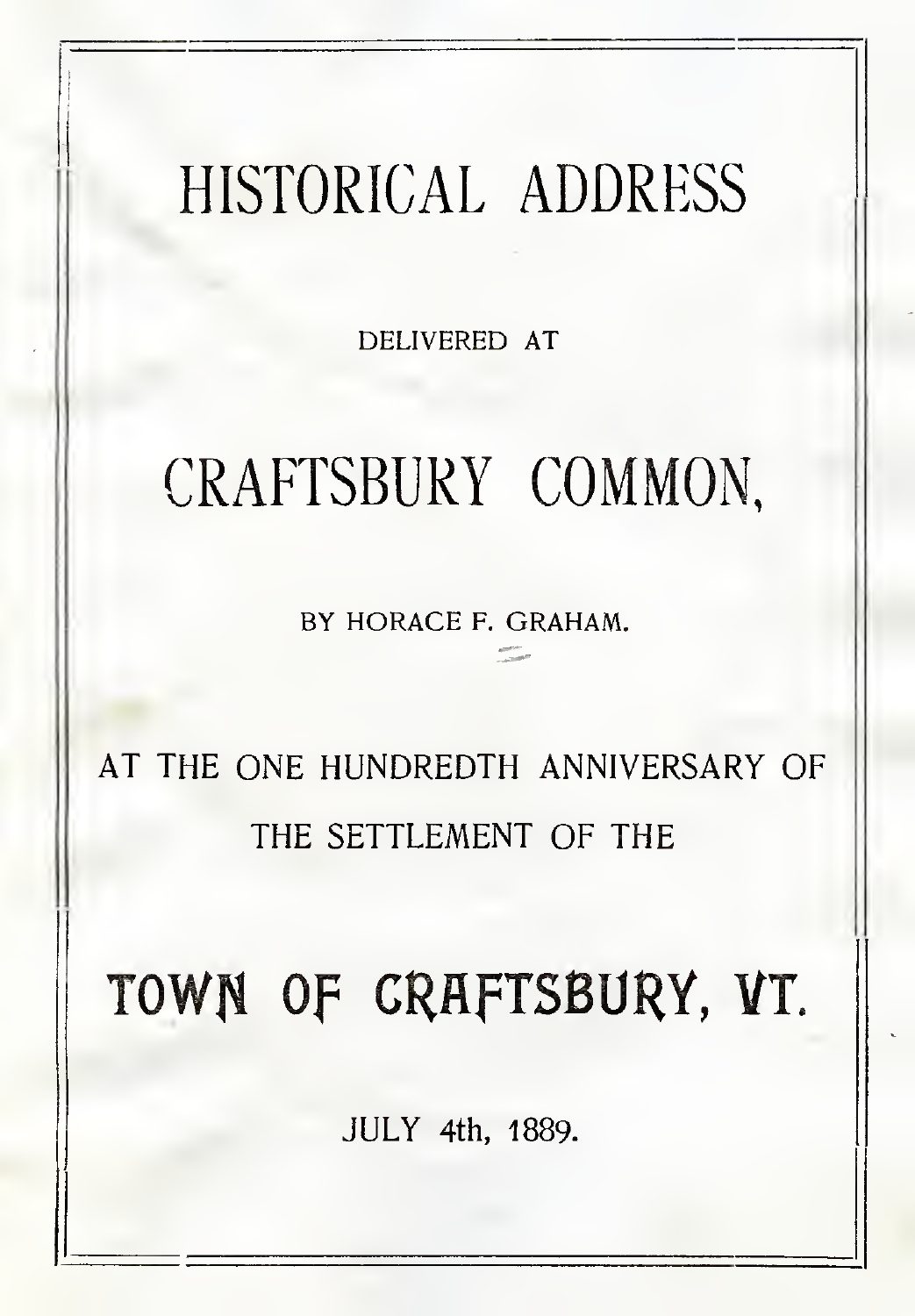#### HISTORICAL ADDRESS

DELIVERED AT

#### CRAFTSBURY COMMON,

BY HORACE F. GRAHAM.

AT THE ONE HUNDRETH ANNIVERSARY OF THE SETTLEMENT OF THE

TOWN Of CRAFTSBURY, VT.

JULY 4th, 1889.

 $\epsilon$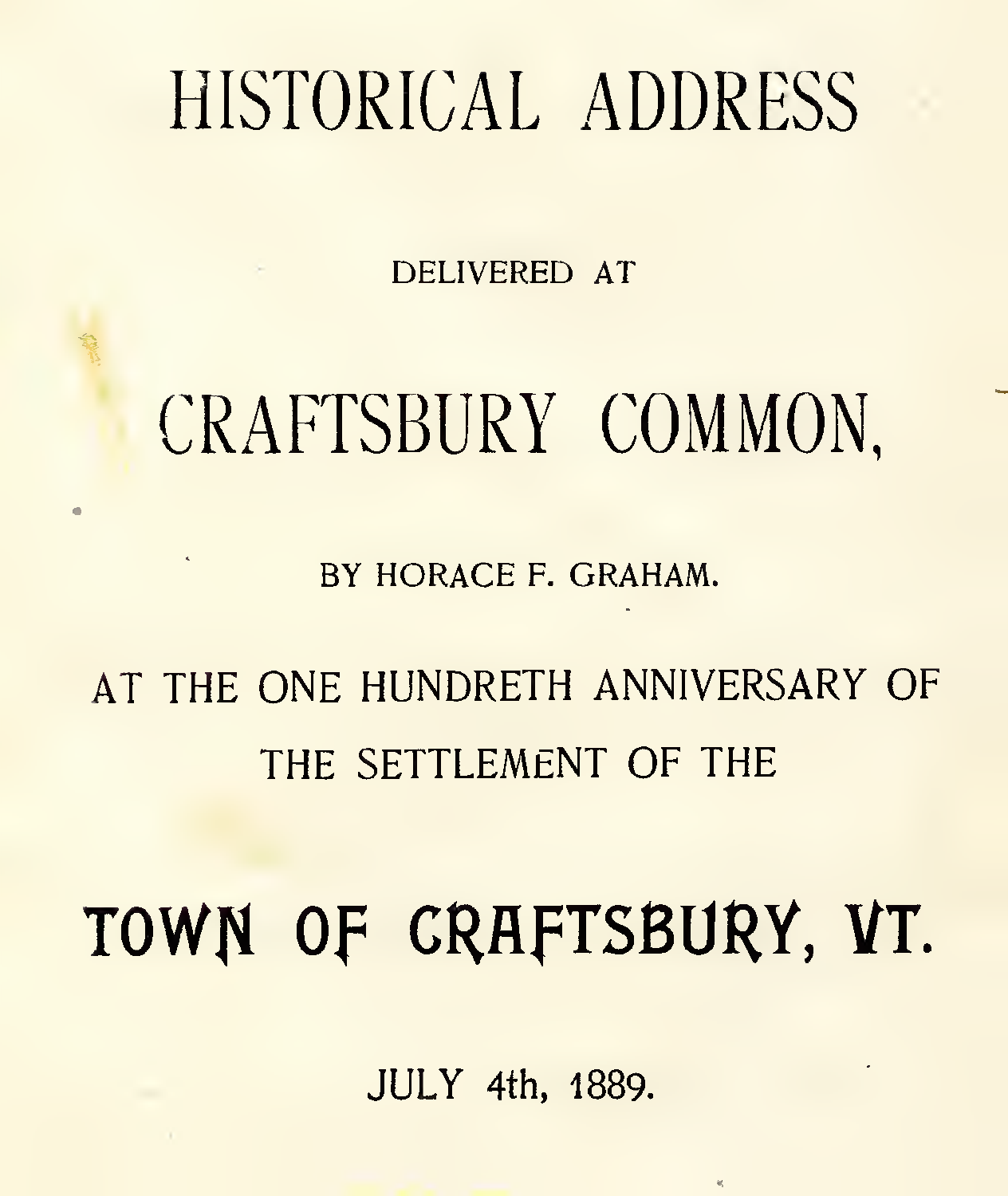LADIES AND GENTLEMEN:-

To us, the year 1789 should be doubly memorable. For on the 30th of April of that year, the Inauguration of Washington as first President of the United States, marked the be ginning of our present government and three weeks later, on the 21st of May, the first settlement was made in the town of Craftsbury.

Granted by the State, November 6th, 1780, to Timothy Newell and his associates and chartered, August 23rd, 1781, she was given the name of Minden and retained it until October 27th, 1790, when it was changed to Craftsbury in honor of Colonel Ebenezer Crafts.

Early in the summer of the year 1788, Col. Crafts opened a road from Cabot and began the clearing of a piece of land, on the Trout brook a little above the present mill of Luman F. Smith. Tradition has it that Col. Crafts then erected a house and saw mill and laid the foundation for a grist mill. This piece of land was known asthe Mill Lot and was given to Crafts by the other Proprietors on condition that he build a saw mill in one year and a grist mill in two. It was not,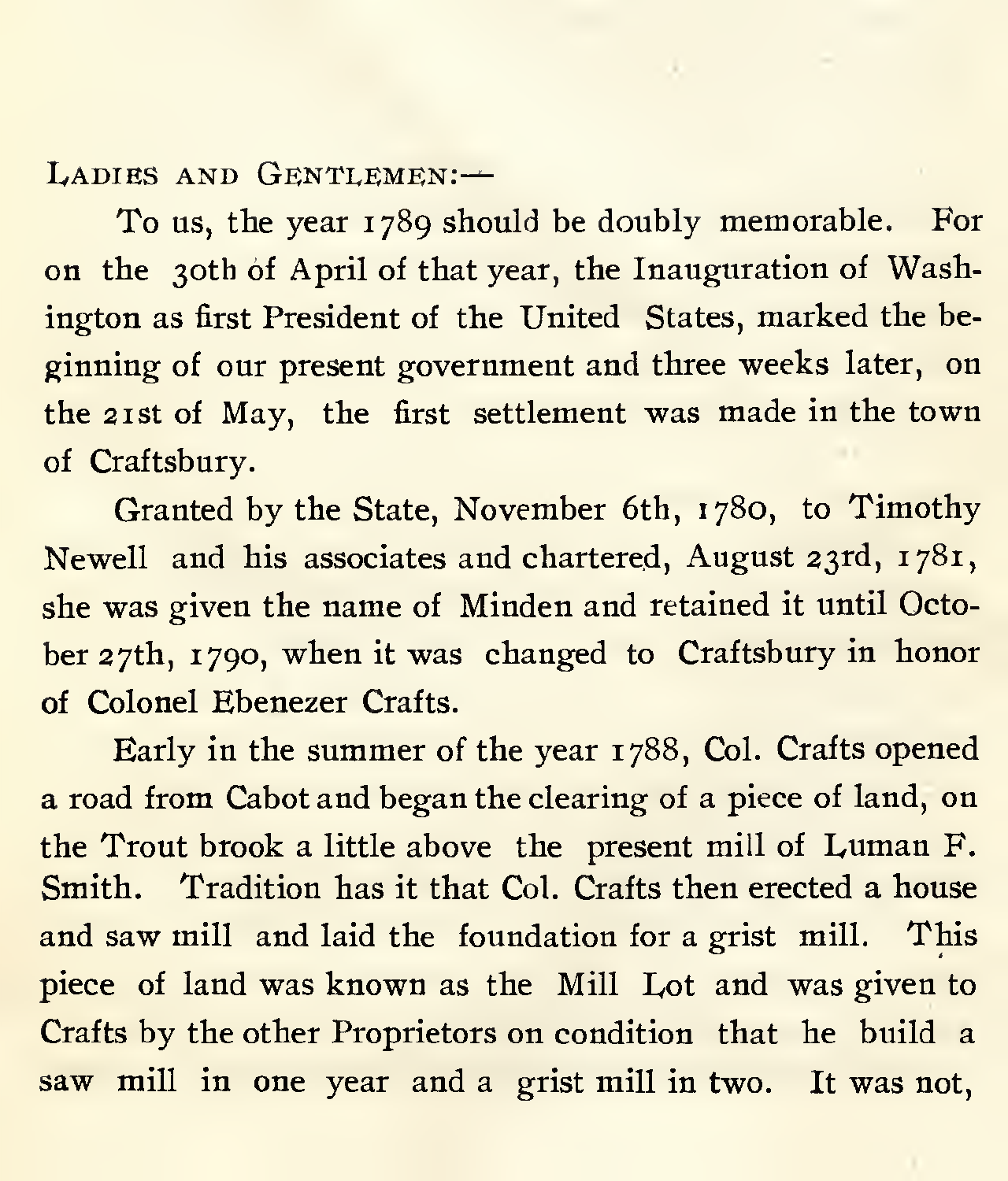however, till the 21st of May, 1789, that the families of Nathan Cutler and Robert Trumbull arrived and located; Cutler on the farm lately owned by Hamilton Z. Harriman and Trumbull on the north side of the road, east of the old French farm, now owned by Judge Dutton. As the cold weather set in, Trumbull, falling sick, went with his family to Barnet for the winter and Cutler remained alone. Thus began the set tlement of Craftsbury and of Orleans County. With spring Col. Crafts and Trumbull returned.

True to their New England instinct, first and foremost was the town meeting. The warning for this bears date Februry 24th, 1792, and is signed by John McDaniels, a Justice of the peace of Hyde Park. It was called at the house of Col. Crafts, March 15th, 1792, and the town was organized with Col. Crafts as Moderator, his son Samuel C., as Town Clerk, to which office he was elected annually until 1829. Crafts, Lyon and Cutler were chosen Selectmen and Joseph Scott, Sen. Constable. It was voted that all notifications for town meetings for the future be put up at the house of Col. Crafts until some more convenient place be appointed. The first Freemen's Meeting was held at the house of Col. Crafts, Sep tember 4th, 1792 and he was chosen to represent the town in the General Assembly that year to be held in Rutland.

At the March meeting of 1793, the first town Treasurer, Daniel Mason, and the first Grand Juror, Robert Trumbull, were elected. The town was divided into two highway districts, all lying east of the Trout brook to be one, and all on the west the other. The selectmen were directed to survey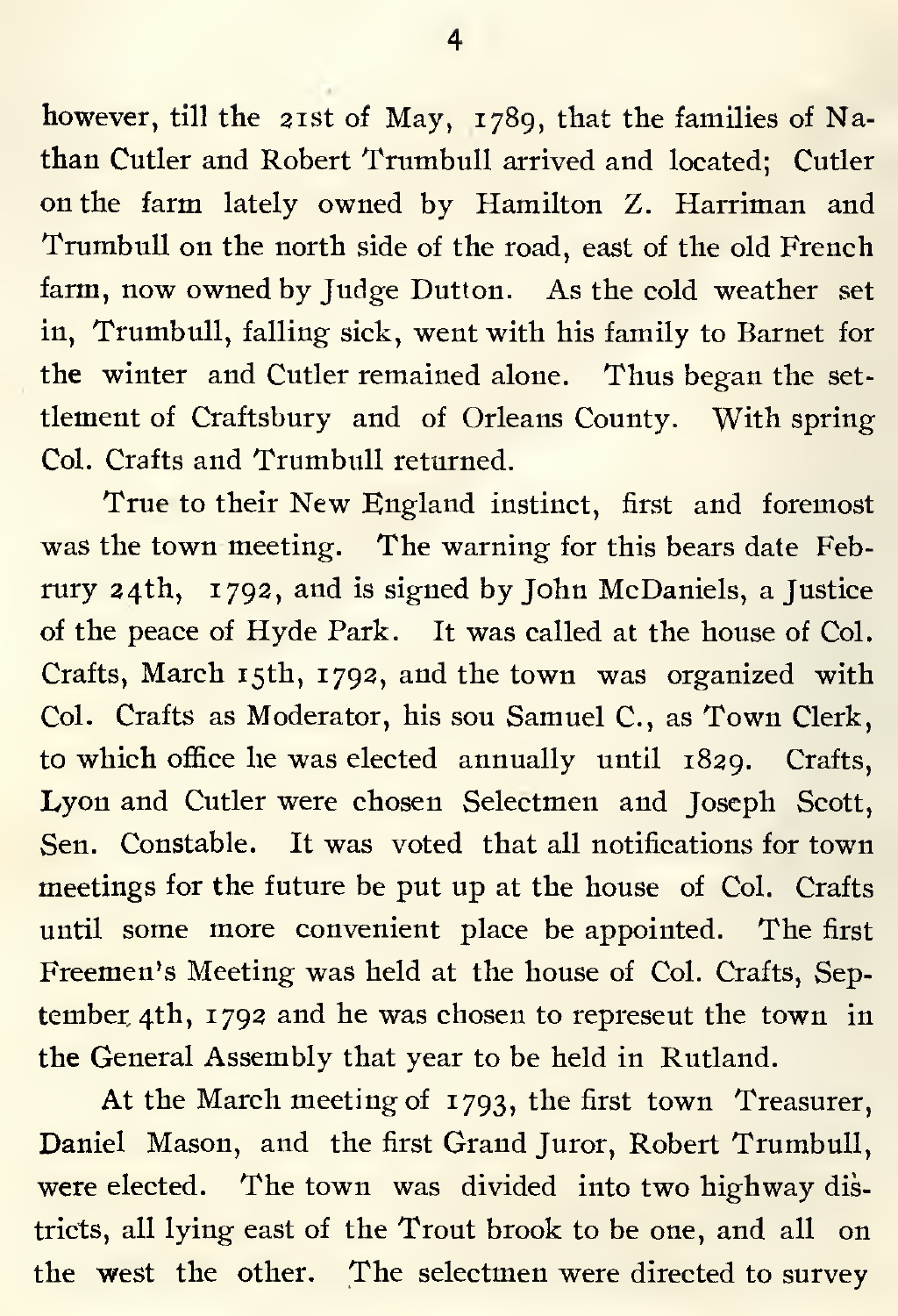by compass such roads as shall be thought necessary. By the 12th Article, it was voted that any person, after the present season, who shall attempt to drive an ox sled less than four feet wide in any public road in this town shall forfeit the sled to be sold at Public Vendue and the money so arising shall be given to the poor. At the adjourned meeting of June <sup>1</sup> 6th, of that year, the selectmen reported that they had laid out a road from the abutment of the bridge on the Trout brook to the Greensboro line. This was the first highway. Before this there existed only a military road built from Peach am to Lowell in the latter part of the Revolution by Col. Hazen. This highway entered the town near what is now the East Village, crossed between the Hosmore Ponds and into Al bany known then as Eutterloh. On June 24th, 1793, Col. Crafts was elected <sup>a</sup> member of the Constitutional Convention about to be held at Windsor. At the meeting of March 3rd, it was voted to expend <sup>25</sup> bushels of wheat in schooling the children and in 1796, a committee was appointed to select a spot for a schoolhouse and give an estimate of its cost. They reported that the location that seemed to them the most suit able was 40 rods north of the dugway on the road to Nehe miah Lyon's, and that they had set <sup>a</sup> stake there, and had es timated the cost at 90 dollars. . This house was never built, but on October 24th, two school districts were erected, similar to the highway districts. Thus early was evinced that care for the cause of education which has been so prominent in the history of Craftsbury.

These meetings were held first at the house of Ebenezer Crafts and afterward at that of Joseph Scott until the free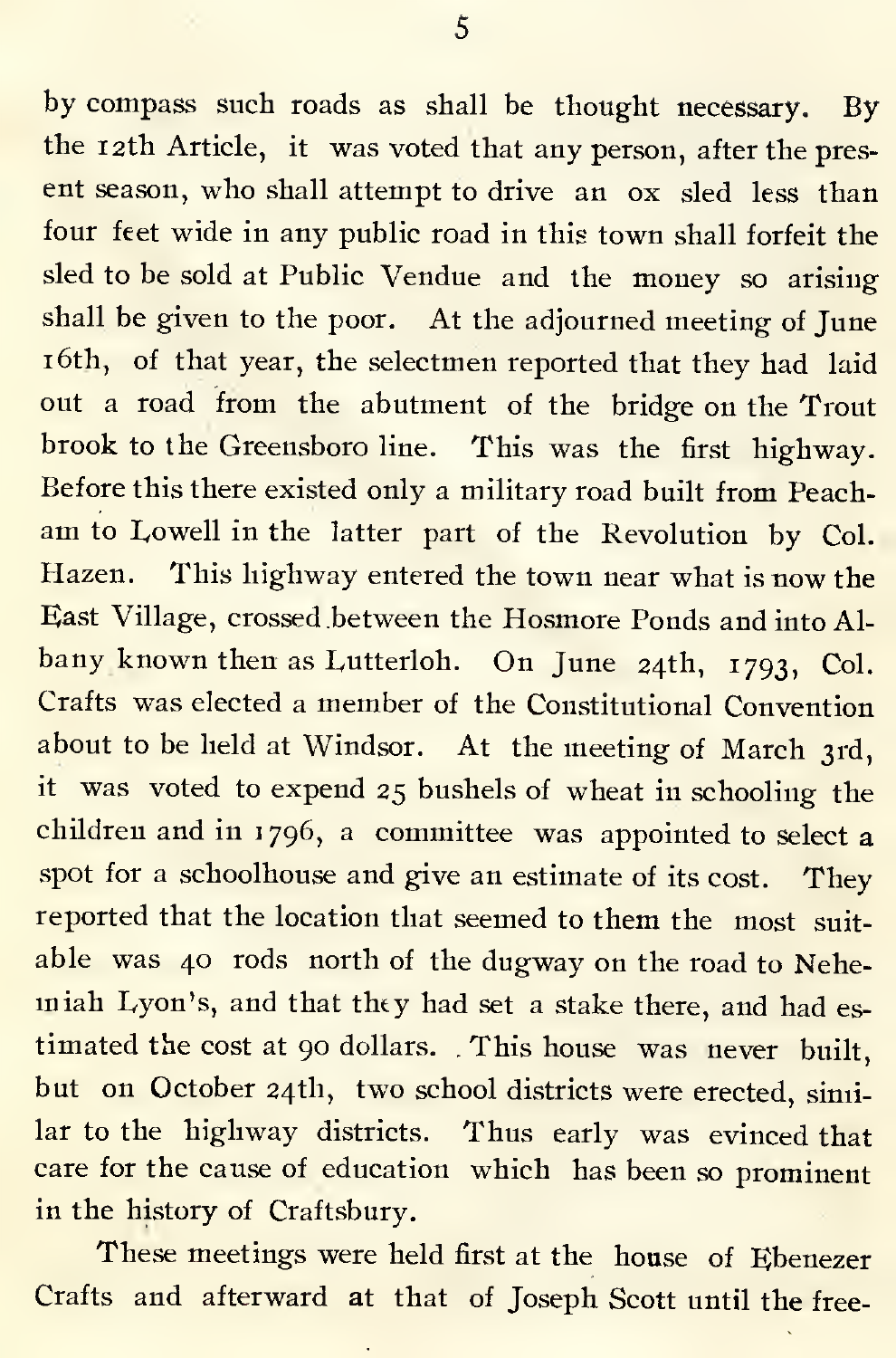men's meeting of September, 1802, which was held at the Meeting house that had been erected at the Center, now known as the Common. Soon after the warnings were directed to be posted at said Center Meeting house instead of at Royal Cor-

bin's mill.<br>At the first meeting of the proprietors held in Sturbridge, December 6th, 1787, Lot No. 7, in the 6th Range had been reserved for <sup>a</sup> meeting house plot, common, &c. Since that day the Common has been diminished in size either by sale in accordance with the vote of the proprietors or of the freemen in town meeting.

In 1795, Crafts, Cutler, and Samuel C. Crafts were ap pointed <sup>a</sup> committee to take charge of the Common and contrive some means for clearing it and were given power to lease the same. They seem to have done this for between that time and 1806, it had been cleared. At the meeting of March, 1807, <sup>a</sup> committee of four was appointed to lease it for three years on condition that it be leveled, the stumps taken out and the whole seeded down tograss. At the meeting of March 15th, 1836, Augustus Young, James A. Paddock and N. S. Hill' were appointed Trustees to deed those portions of the Common now occupied by the Hotel and Store; before this the North end had been disposed of in like manner.

During the first years of the history of the town the staple products were ashes and salts of ashes. A large per cent, of the taxes were paid in grain and this was almost wholly the medium of exchange. The farmer in those days did business on the credit system and in the fall turned over the products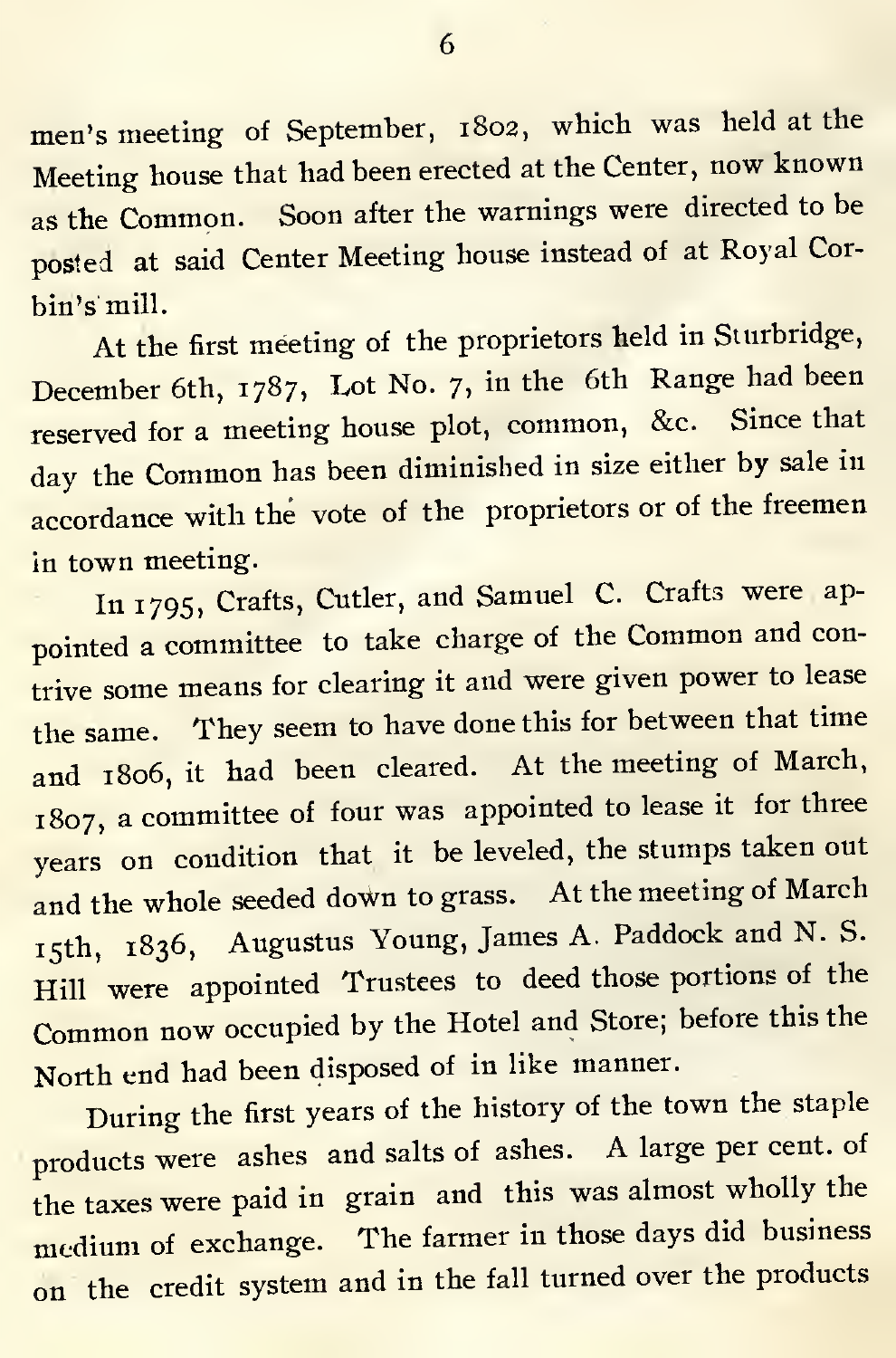of the farm to the merchant who in turn sent them to market.

Among the early merchants were Thos. Kingsbury, Dan'l Chamberlin, Benjamin Clark, George H. Cook, Hollis Allen, Thomas Tolman and Colonel Paddock. Daniel Davison and Doctor Scott fed the traveler and it is to be suppos ed warmed the cockles of his heart with good old New England rum. Tradition has it that Jesse Olds kept the first store and that it stood on the southeast corner of the old com- mon on what was afterward known as the "Store lot."

In those early times large families were the order of the day and the settlers agreed with Goldsmith when he said: "I was ever of the opinion that the man who married and brought up <sup>a</sup> large family did more for the wellfare of his country than he who only sat and talked of population."

Until the War of 1812, everything went on well but on the outbreak of hostilities <sup>a</sup> panic seized the settlers and <sup>a</sup> general flight took place. Many farms were abandoned and some of those who left never returned. With Macdonough's victory at Plattsburgh, September nth, 1814, the feeling of security returned.

Although over fifty miles away, the sound of the cannon ading was distinctly heard here. Some, thinking the battle was just beyond the Eden hills, set out on foot, through the woods for the scene of action. To this war went Captain Hi ram Mason, William Hidden, known to us of the younger generation as "the General;" John Towle, of whom it has been said, "he was a friend to every man but himself;" Moses and Elias Mason, James Coburn, Amory Nelson and John Hadley.

1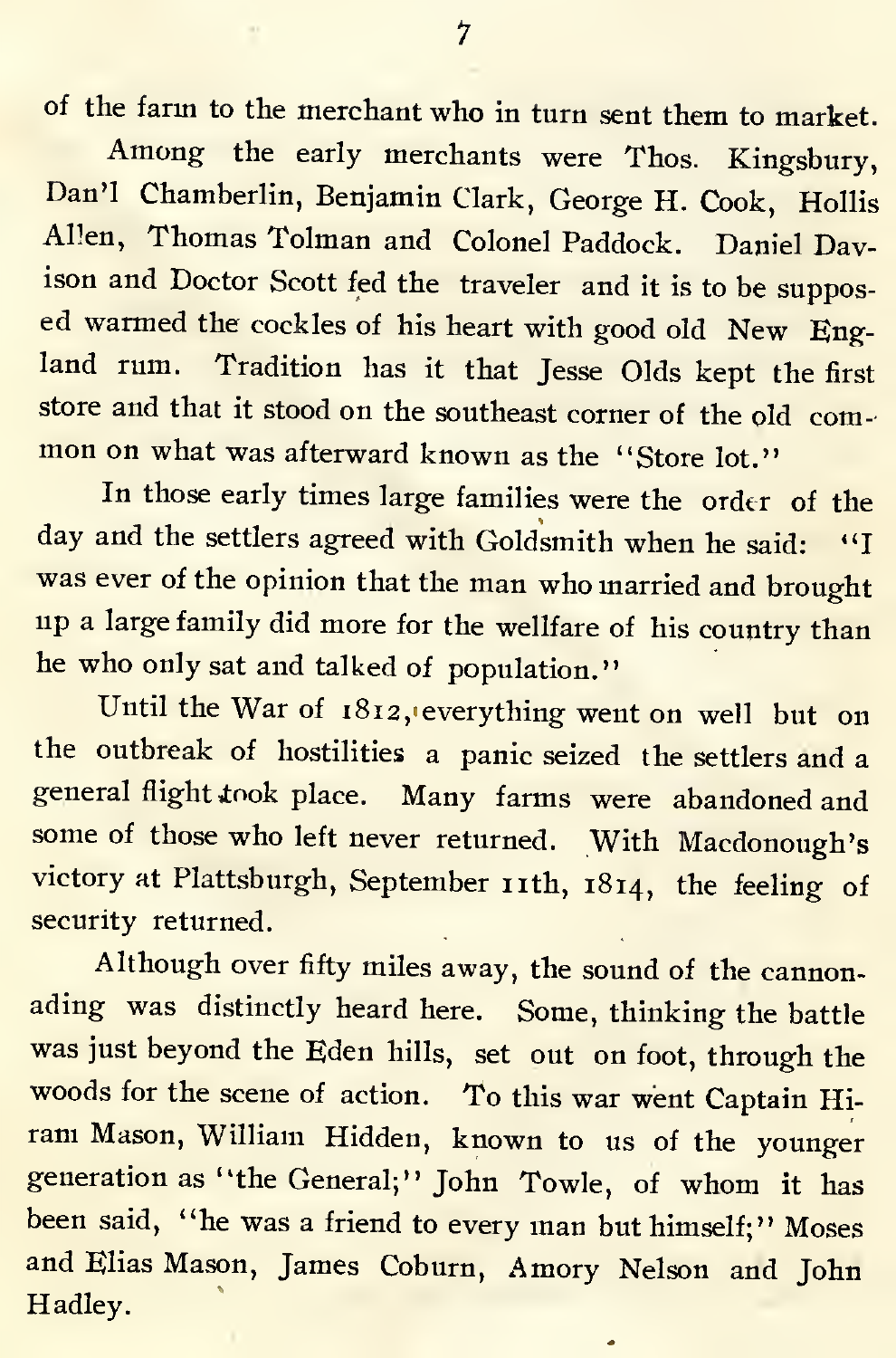On the 9th of June, 1816, occurred a very severe frost, followed by <sup>a</sup> heavy fall of snow which covered the ground to the depth of a foot. Not a single crop came tomaturity. Corn rose to \$3.00 per bushel, and enduring the greatest suff ering the settlers passed the winter of 1816-17.

In an article written about 1840, Craftsbury Common is described as consisting of some 30 houses, two churches, an academy, a schoolhouse, a town house, two stores, two hotels, two blacksmith shops, a tannery and a tin shop. It is hard for us to comprehend the Craftsbury of fifty years ago, occupying the first place in the County, with its June Trainings, its Celebrations, its Manufactures, its School and itscommercial enterprise. It was not till 1818, that any settlement was made at the South Village. As business left the hills and sought the valleys, its rise began and still continues till now it holds the leading place in Town. To the War of the Rebellion she furnished 128 men at <sup>a</sup> cost of \$13,464.42. Besides this amount \$811.50 was raised by subscription to aid in procuring recruits. This added to the sum raised by taxation gives a total cost of \$14,275.92, giving an annual cost to the town of \$3,568.95.

Of these 128 men, <sup>5</sup> were killed in action, 6 died of wounds, <sup>15</sup> of disease, <sup>5</sup> in rebel prisons and one was killed by an accident.

Of the number that left us to preserve the Union one fourth never returned. Whether they found a resting place at last in their native town or fill a numbered grave in some Southern cemetery or are covered by <sup>a</sup> monument to the un known dead let us do them honor, for they offered up their lives that we might become free and united.

8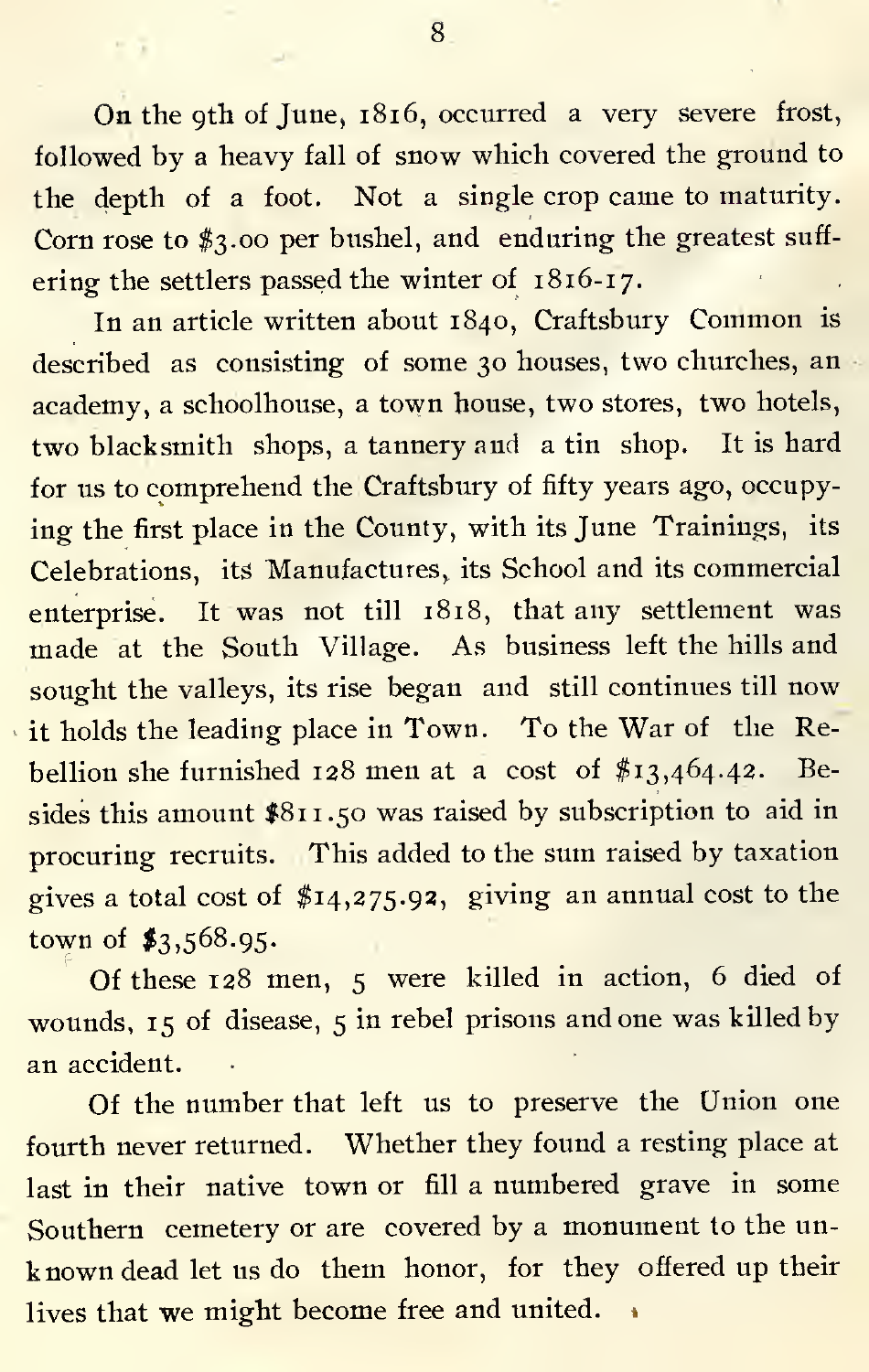At first Craftsbury formed a part of Chittenden County, afterwards of Caledonia, but soon the County of Orleans was erected which was composed of Eden, Hyde Park, Morrisville, and Wolcott, and its present towns. Courts were held alter nately at Craftsbury Common and Brownington till 1816 when the Shire was moved to Irasburgh. While here they were held in <sup>a</sup> building known asthe Old Court House, which stood a little south of the present academy. The County was organized at the house of Dr. Samuel Huntington in Greensboro and John Ellsworth was the first Chief Judge. On the 24th of March, 1800, the first County Court was held at Craftsbury. Timothy Hinman was the Chief Judge and Samuel C. Crafts and Jesse Olds of Craftsbury the assistants Of these men the descendants of Hinman have become widely known. Jesse Olds was afterward Clerk of the town of Westfield and <sup>a</sup> very prominent man in the Valley. No one of these was educated to the Law. Besides the judges <sup>I</sup> have already mentioned Craftsbury furnished the first Sheriff, Joseph Scott; the first Judge of Probate, Ebenezer Crafts; and the first Treasurer, Royal Corbin.

Craftsbury in the 100 years of her existence has given the State one Governor; the Country one U. S. Senator, Samuel C. Crafts. Two Representatives in Congress, Samuel C. Crafts and Augustus Young. Time will permit only a brief mention of her leading men who have won distinction in the affairs of state, in the pulpit, in medicine, in the law and in the arts.

The founder of the town, Col. Ebenezer Crafts, was born at Pomfret, Conn., in 1740. He graduated at Yale in the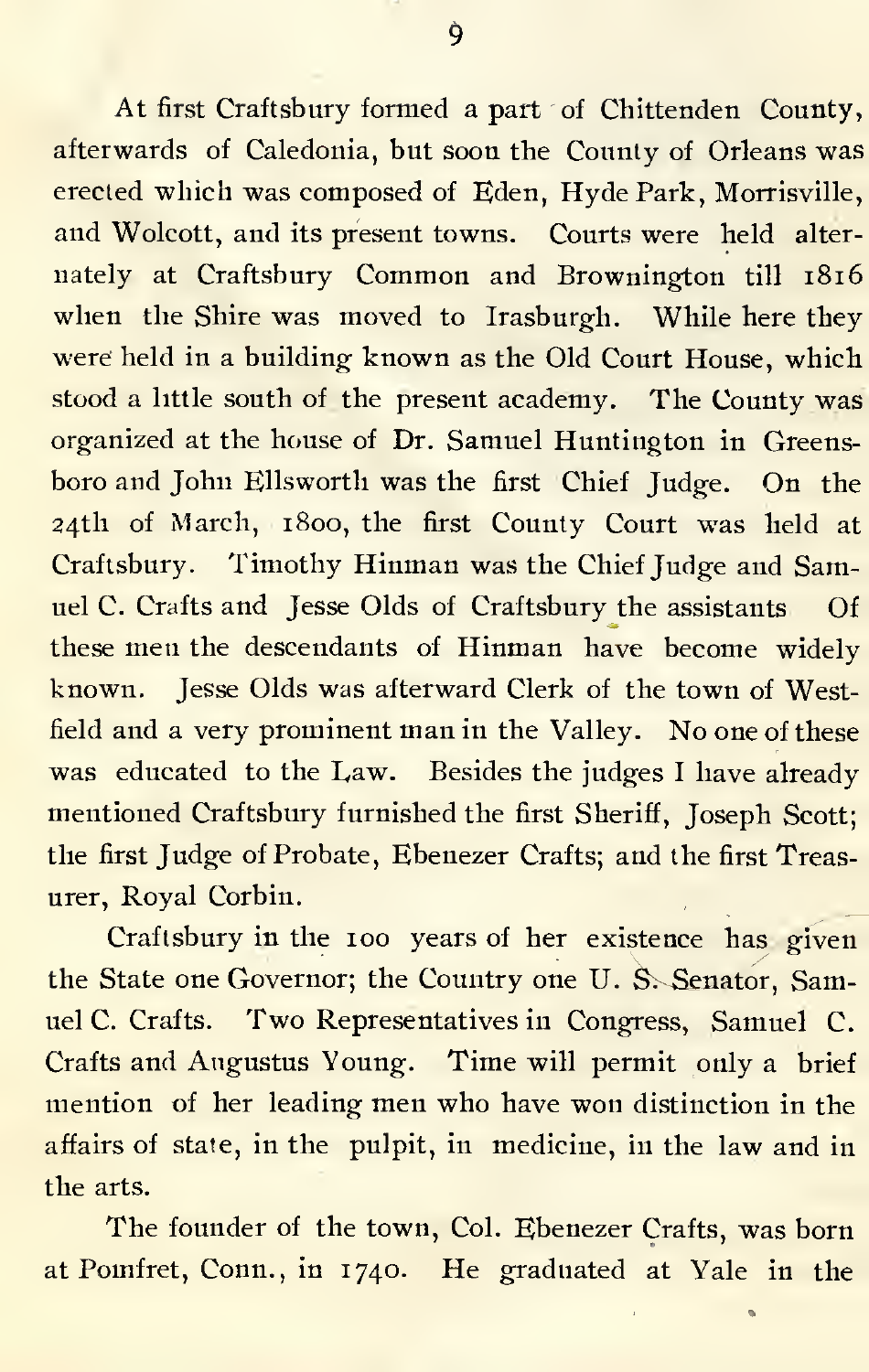class of 1759 and soon after married Mehitable Chandler, a lin eal descendent of John Winthrop. Serving as a Captain in the Revolution till the evacuation of Boston, he was soon after elected Colonel of a regiment of cavalry and took part in quelling Shay's Rebellion. Removing to Vermont at the close of the War for Independence, he stamped his cliaracler upon the town and for twenty years was its patriarch, its friend and counsellor. His son, Samuel C. Crafts, was born in 1768 and graduated from Harvard in 1790 in the class with Josiah Quincy, the elder. Laying aside all thought of entering any of the professions, he shared with his father the trials and labor of a pioneer. For thirty-seven years he served as Town Clerk. He filled the office of Representative and serv ed as Clerk of that body. He was <sup>a</sup> Chief Judge of the County, <sup>a</sup> member of the Council of Censors, <sup>a</sup> Representative in Congress, a Senator of the United States, a Governor of the State. While <sup>a</sup> member of the State Legislature he was Chairman of the Committee to decide upon a place for the State House. While in Congress he served on the Committee on Public Buildings during the rebuilding of the Capitol. At first his politics were those of Jefferson but in later life he was a follower of Clay. He left but one child, the wife of Nathan S. Hill of Burlington.

Joseph Scott, the father, served as Sheriff fourteen years, as Judge of Probate, as Representative, as a member of the Council of Censors. His son Joseph was Town Clerk for many years, a Representative and member of the Council of Censors and <sup>a</sup> man whom we all knew and loved.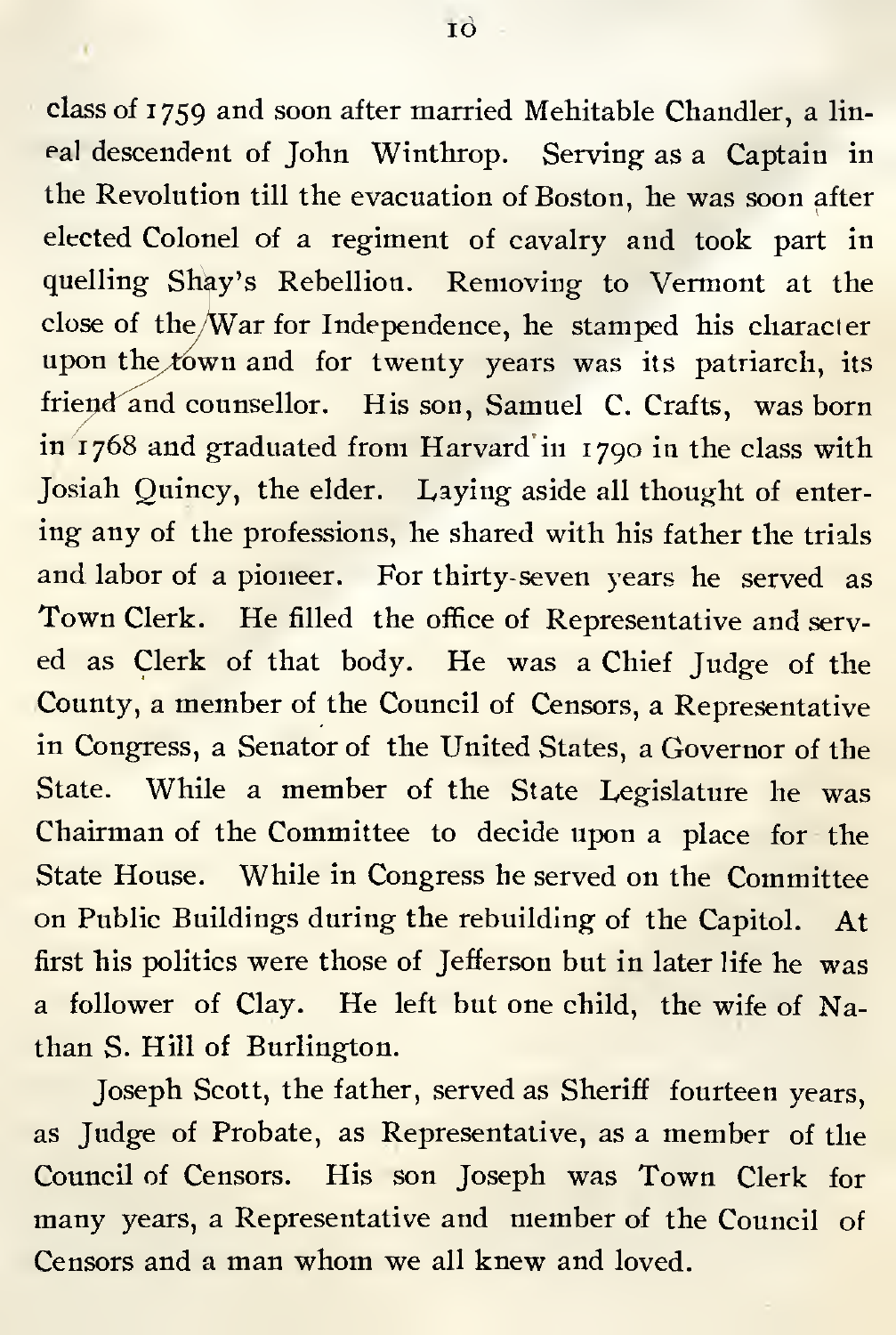#### Samuel Chandler Crafts.

" Born in Woodstock, Conn. October 6th., 1768,<br>son of Col.Ebeneezer Crafts; graduated at Harvard University in I790; in I79I settled in Craftsbury and was the Clerk of that town 1799 until March IS29,thirty\ years ;delegate to the Constitutional Convention in 1793, being the youngest member of that body and again in I829 and was its President Representative of Craftsbury in the General Assembly 1796,1300,1801,1803 and 1805; Clerk of<br>the House 1798 and 1799;Councillor in 1809 until 1813 and again in I825 and 1826 Assistant Judge of Orleans County Court <sup>I</sup>800 until 1810; Chief Judge 1810 until Dec. 1816 and again 1825 until 1828; Clerk of the Courts 1836 until 1838; Register of Probate 1796 until I8I5;Member of Congress 1817 until March 1825; Governor 1828 until 1831; United States Senator Dec. 1842 until March 3rd. 1843 and Presidential Elector in 1840.

" In June 1802, while there were but few log huts on the cite of the present City of Cincinnati, he commenced <sup>a</sup> tour of observation to the lower Mississippi and in company with Michaux the younger, made a botanical reconnoisance of the Valley of the Great West in canoes and arks"

He had the confidence of the people of Vermont to as large <sup>a</sup> measure as any other public man; was modest and unassuming in deportment and active in every good work, serving for many years as an office of State Benevolent societies." He died Nov. 9th. , 1853 "

Drakes Dictonary of American Biography.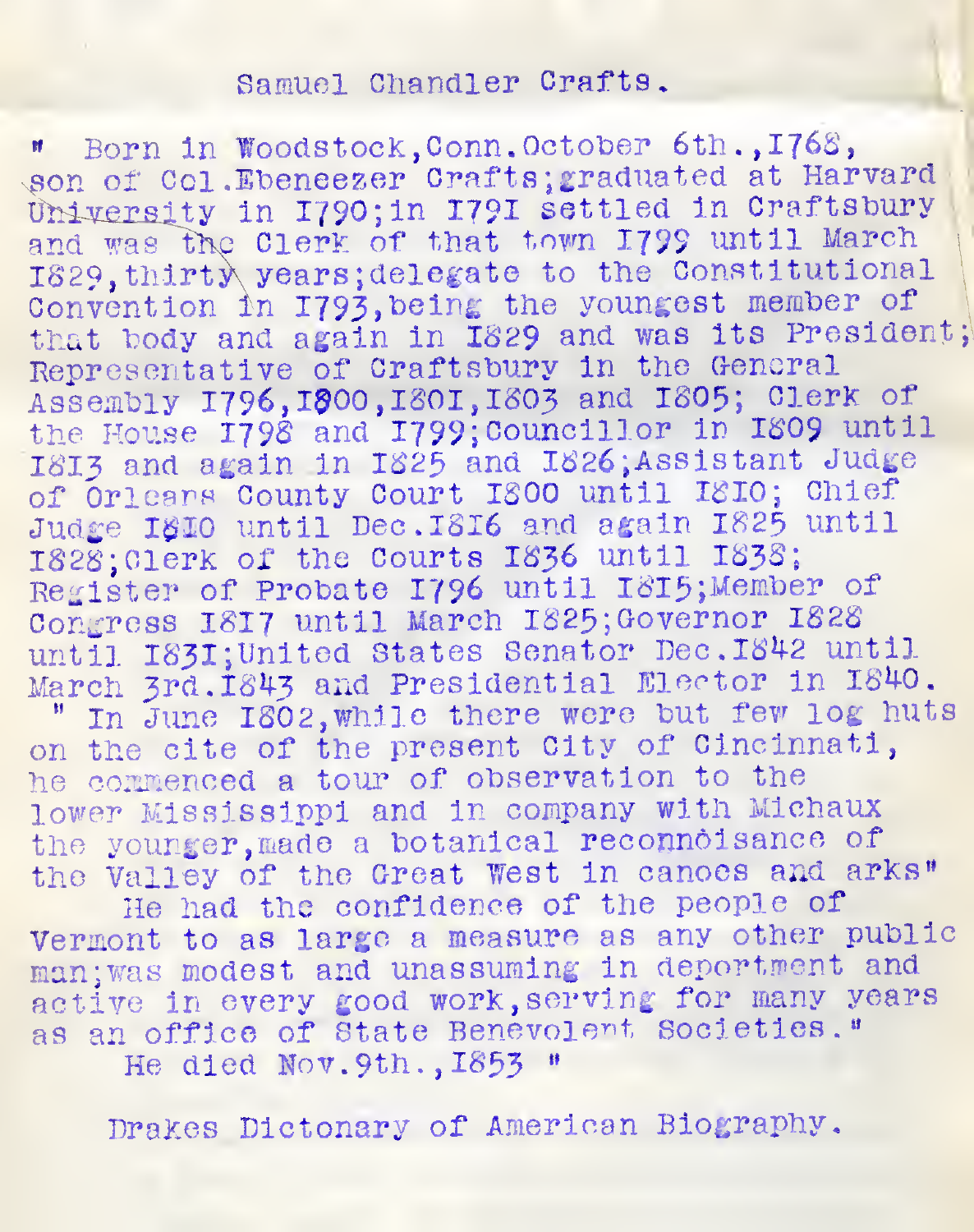Among the men who for the first twenty years held the town offices were Ephraim Morse, Nehemiah Eyon, Samuel French, Daniel Mason, Daniel Davison, Arba Nelson, Seth Shaw, Leonard Holmes<sub>.aud</sub> Jesse Olds.

In later years Alvest R. French filled the office of Assistant Judge, and was a Member of the Council of Censors. He was a man of fine legal mind and sound judgment and fitted. Luc for Though never admitted to the Bar he was the counsellor and arbiter of his fellow townsmen for many years, and a rattern

what he more

William J. Hastings and Amasa P. Dutton have served as Assistant Judges and Representatives; Harvey Scott as Sheriff for eleven years; Augustus Young as State's Attorney; Judge of Probate, Senator and Representative in Congress. Royal Corbin and James A. Paddock as Judges of Probate; Nathan S. Hill as State's Attorney, and N. P. Nelson and J. W. Simpson as Representatives and Senators.

The first Postmaster of whom we have any record was Augustus Young.

Our first Physician was James A. Paddock, <sup>a</sup> brother of the mother of Governor Erastus Fairbanks, who came here in <sup>1793</sup> and married Augusta, daughter of Colonel Crafts. He died in 1809. One of his sons, James A., graduated at Burlington and for many years practised law and served as <sup>a</sup> Judge of the Supreme Court. Since then among our physicians, have been Doctor Scott, Ephraim Brewster, father and son, and Daniel Dustin whose sympathetic nature eminently fitted him for the profession he had chosen.

Among our poets were Elizabeth Allen, and Ellen Hall Phillips. Those who have won distinction abroad as musicians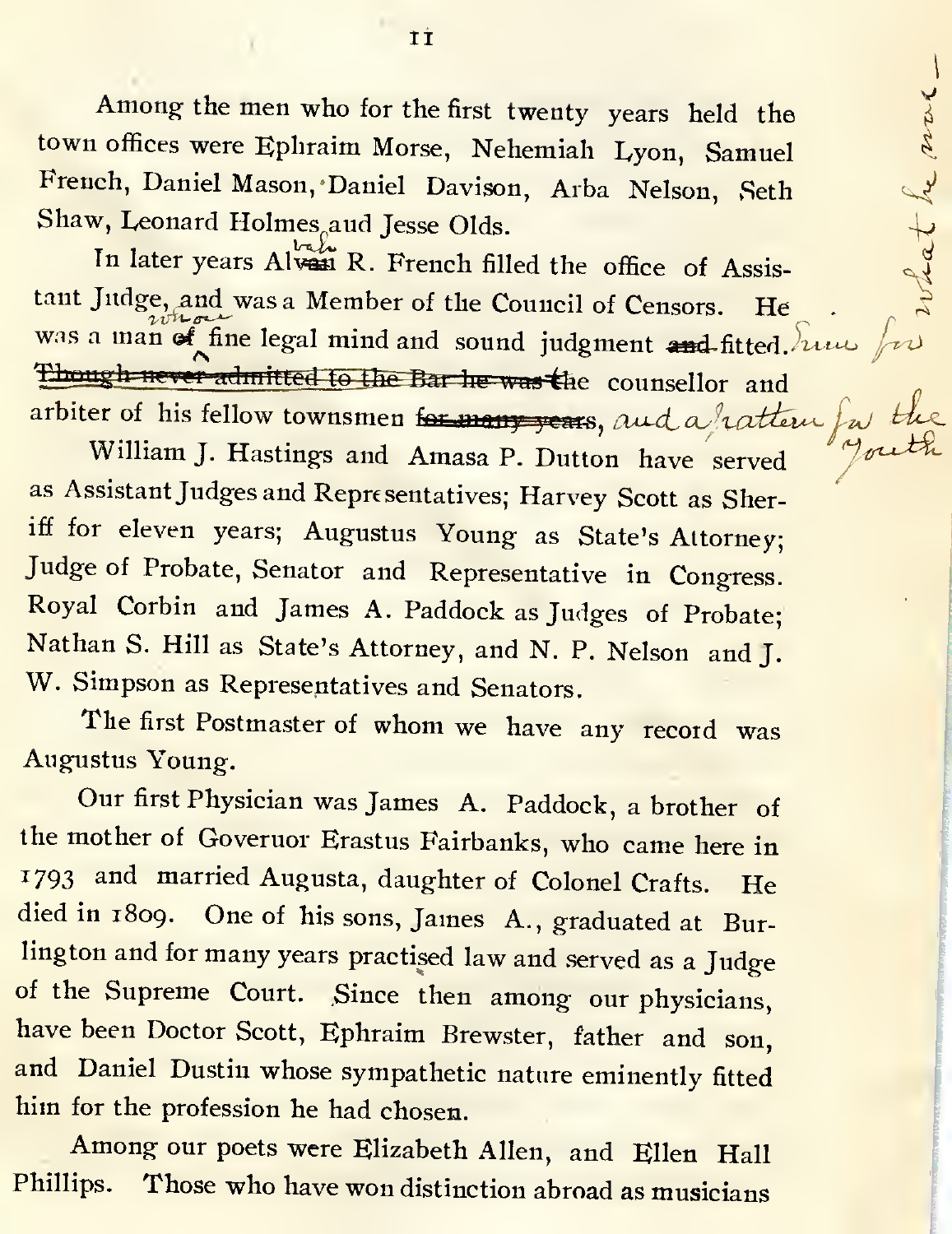are Albert Whitney the instrumentalist, James Whitney the tenor and Ezra Bagley the eornetist.

The first woman to be admitted to the Bar in the U.S., Carrie Burnham Kilgore, was born and reared in Craftsbury. At her admission at Philadelphia, she received special commendation from the Court for the excellence of her examination.

In 1797, the Congregational Church was organized. It consisted of sixteen persons. Nehemiah Lyon was chosen Deacon and the Rev. Samuel Collins settled as pastor. Before Mr. Collins came <sup>I</sup> am told that <sup>a</sup> Mr. Holmes had preached to the people. Previous to this their old minister, Mr. Paine of Sturbridge, had visited them. A space was cleared upon the Common and there he preached to to them from the text, "the wilderness shall blossom as the rose." Early the subject of building a Meeting house was agitated and at last it was voted to build one twenty by thirty with ten foot posts. This was done and it was occupied early in the year 1802. At <sup>a</sup> Parish meeting held in March 1801, it was voted to give Mr. Collins the same salary as Mr. Worcester in Peacham is receiv ing and this was done until 1804 when he was dismissed.

As the number of societies increased quite a strife arose among them for the possession of the meeting house and it was finally voted to allow the five denominations to use it one week each in rotation. At the the raising of the present church in 1820, a Mr. Newell was killed and there being no minister in town a Mr. Aiken, a Baptist from Hardwick, was sent for to preach the funeral sermon. His text was, "if a beam fall upon a man and kill him the Lord hath sent it."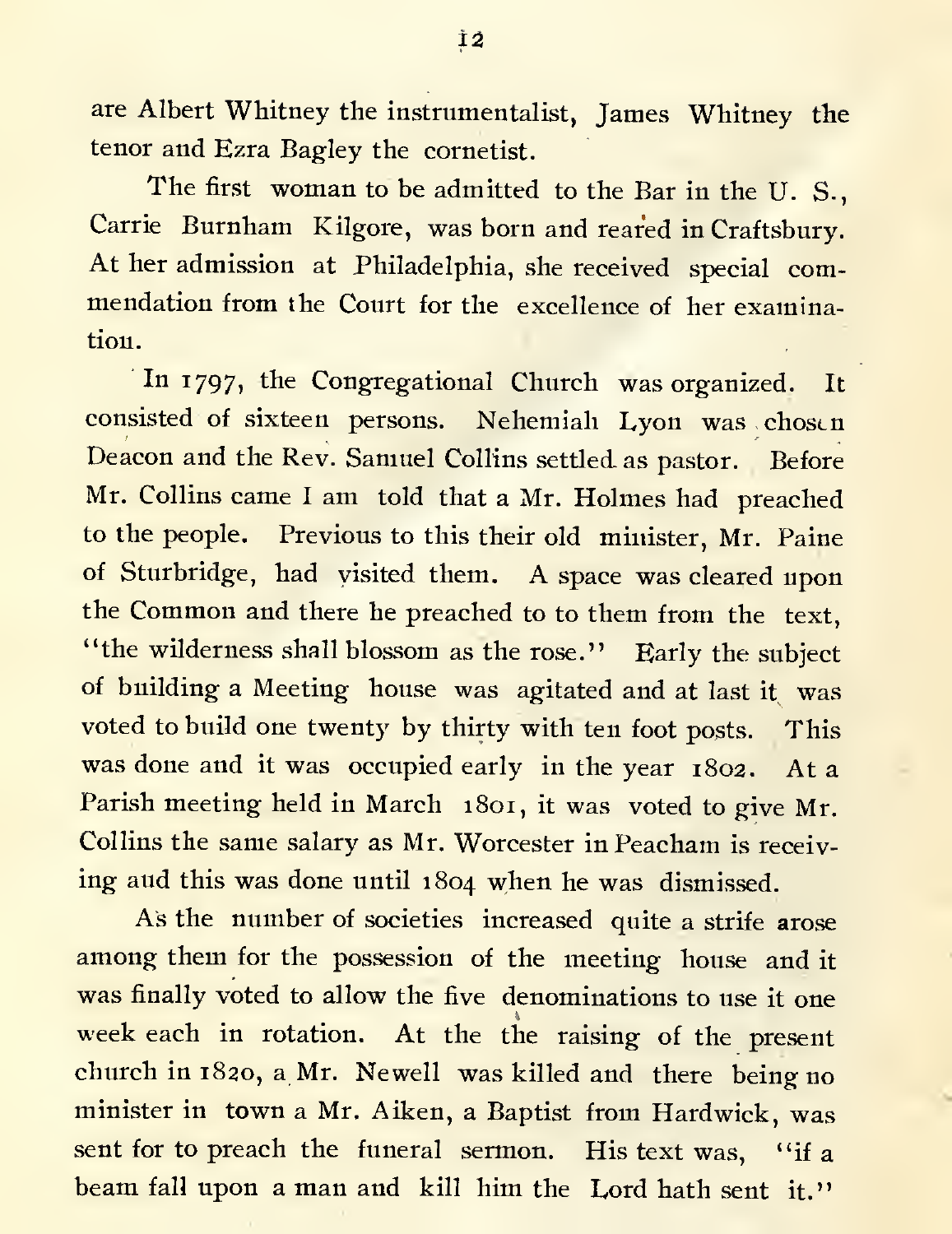The suitability of the text aroused the wonder of the good deacons, who immediately began <sup>a</sup> search and not finding it visited Mr. Aiken and asked where the text was. He said, "I do not remember, gentlemen, but it is somewhere in Jose phus."

From 1804 till 1822 the Congregationalists had no settled minister. During that time Salmon King and James Hobart held revivals. In 1822 came William Arms Chapin, the fa ther of Miss Jane Chapin, the Missionary to China. In 1840, the Rev. Samuel R. Hall was installed, to whose care Crafts bury owes much both in the establishment of her Academy and the preservation of her history.

Fourteen years after followed the Rev. Austin O. Hubbard, next the Rev. L. I. Hoadley and then the Rev. E. P. Wild, D. D.

The Methodist Church was organized in 1818, under the auspices of such men as Wilber Fisk, the founder of the school and seminary at Middletown, and Lorenzo Dow. Itwas unit ed in a circuit with several other towns till 1830 when it be came a station of itself. Among its clergy have been, Schuyler Chamberlin, the Aspenwalls, Peter Merrill and many other good men.

A Baptist Society was formed in 1800 and Samuel Churchill was the first pastor. In 1816, Daniel Mason one of the early settlers was ordained pastor and so remained till 1828, when the church was disorganized.

In 1818, the Reformed Presbyterians of Craftsbury organized with 12 persons. It was not until 1833 that their first pas-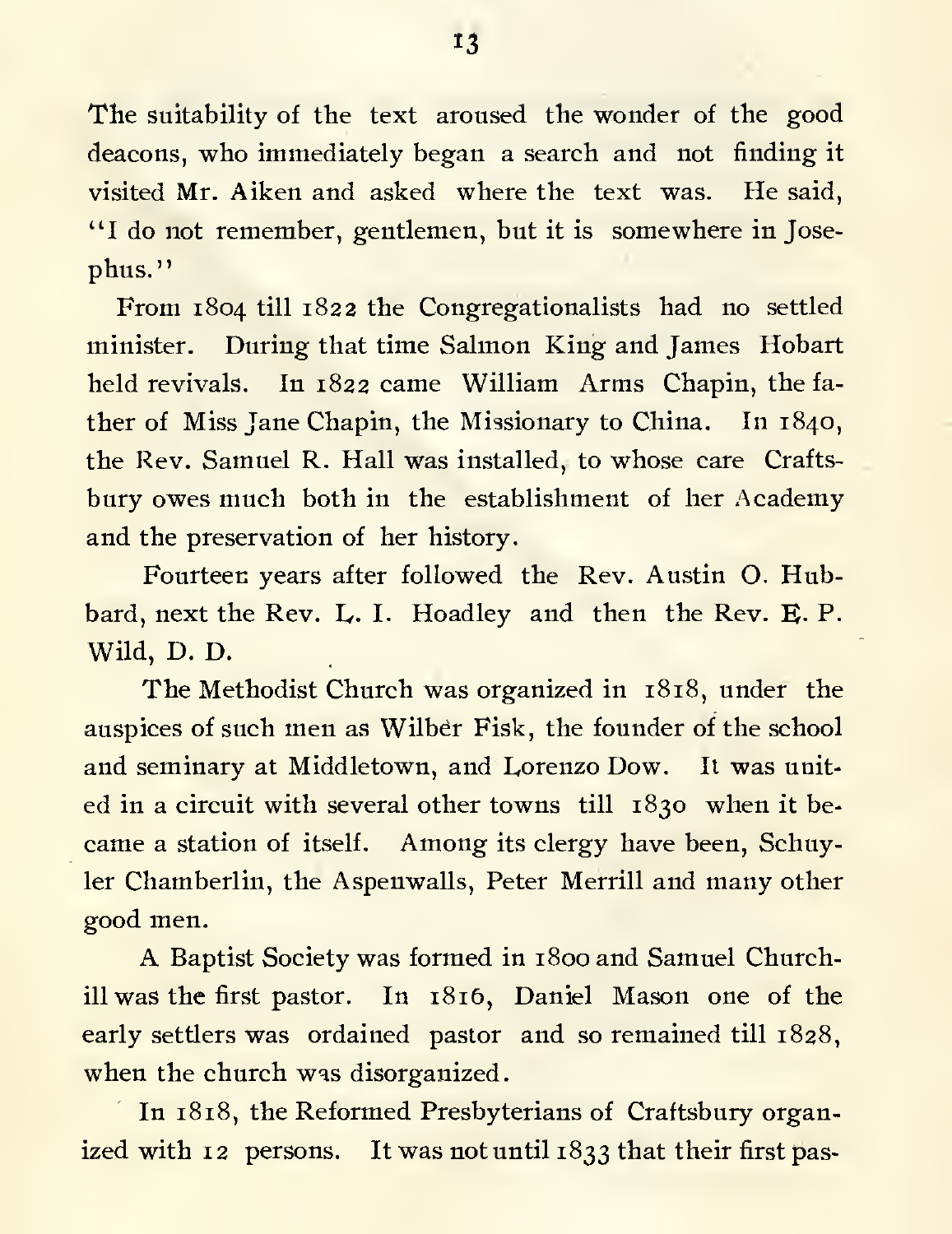tor, Samuel M. Wilson, was called and ordained. Since then such men as Renwick J. Wilson, J. M. Armor and Archibald Johnson have been with them.

Among the disciples of Robert Raikes were Clarissa Clark and Lucy Corey, the founders and teachers of the Sunday School. Beside her labors here Clarissa Clark rode on horse back through the neighboring towns organizing and guiding the Sunday School.

Our Academy was organized in 1829 and the old brick building which stood north of the church was built in 1832. In 1868, <sup>a</sup> new house was erected on the site of the old Town House and destroyed by fire in 1879.

Among her teachers have been the Rev. S. R. Hall, the Rev. Charles Smith the present editor of the Vermont Chronicle, A. W. Wild, L. H. Thompson, John M. Dutton, Willard W. Miles, George W. Henderson and Leland E. Tupper all of whom achieved success in the pulpit or at the bar. Time would fail to enumerate the list of her pupils who have become famous in the affairs of life.

Our Lodge, Meridian Sun, No. 20, was the fifth one in the State and the first in the County to receive its charter. From it have sprung most of the lodges in this section of the country. During the dark days of Masonry fifty years ago, William Hidden was accustomed to walk to Burlington to at tend the meetings of the Grand Lodge and thus he preserved its charter. It had before the separation of the Lodge at Greensboro, a membership of 150, but the founding of this and other lodges and the misfortunes of the last ten years have reduced it somewhat.